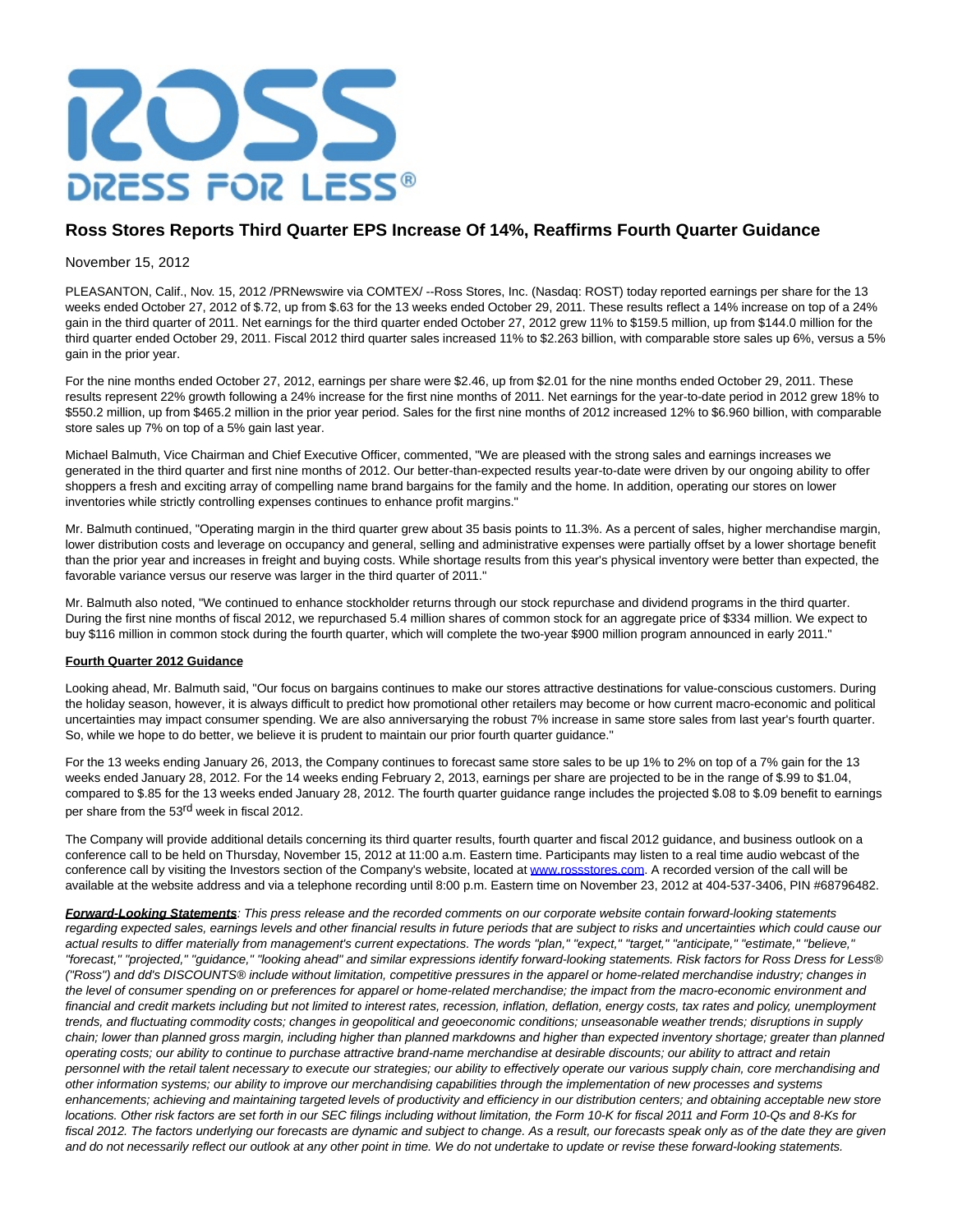Ross Stores, Inc. is an S&P 500, Fortune 500 and Nasdaq 100 (ROST) company headquartered in Pleasanton, California, with fiscal 2011 revenues of \$8.6 billion. The Company operates Ross Dress for Less® ("Ross"), the largest off-price apparel and home fashion chain in the United States with 1,097 locations in 33 states, the District of Columbia and Guam. Ross offers first-quality, in-season, name brand and designer apparel, accessories, footwear and home fashions for the entire family at everyday savings of 20% to 60% off department and specialty store regular prices. The Company also operates 108 dd's DISCOUNTS<sup>®</sup> in eight states that feature a more moderately-priced assortment of first-quality, in-season, name brand apparel, accessories, footwear and home fashions for the entire family at everyday savings of 20% to 70% off moderate department and discount store regular prices. Additional information is available a[t www.rossstores.com.](http://www.rossstores.com/)

| Contact: | Michael Hartshorn              | Connie Wong                        |
|----------|--------------------------------|------------------------------------|
|          | Senior Vice President.         | Senior Manager, Investor Relations |
|          | Deputy Chief Financial Officer | $(925)$ 965-4668                   |
|          | $(925)$ 965-4503               | connie.wong@ros.com                |
|          |                                |                                    |

#### **Ross Stores, Inc. Condensed Consolidated Statements of Earnings**

|                                                             | <b>Three Months Ended</b> |                    | <b>Nine Months Ended</b> |                    |
|-------------------------------------------------------------|---------------------------|--------------------|--------------------------|--------------------|
|                                                             | October 27,               | October 29,        | October 27,              | October 29,        |
| (\$000, except stores and per share data, unaudited)        | 2012                      | 2011               | 2012                     | 2011               |
| <b>Sales</b>                                                | \$2,262,723               | \$2,046,427        | \$6,960,419              | \$6,210,413        |
| <b>Costs and Expenses</b>                                   |                           |                    |                          |                    |
| Costs of goods sold                                         | 1,648,997                 | 1,490,213          | 5,017,767                | 4,495,726          |
| Selling, general and administrative                         | 357,983                   | 332,226            | 1,047,883                | 962,271            |
| Interest expense, net                                       | 1,643                     | 2,565              | 5,961                    | 7.629              |
| Total costs and expenses                                    | 2,008,623                 | 1,825,004          | 6,071,611                | 5,465,626          |
| Earnings before taxes                                       | 254,100                   | 221,423            | 888,808                  | 744,787            |
| Provision for taxes on earnings                             | 94.576                    | 77,454             | 338,647                  | 279,569            |
| Net earnings                                                | \$159,524                 | \$143,969          | \$550,161                | \$465,218          |
| Earnings per share 1<br>Basic<br>Diluted                    | \$0.73<br>\$0.72          | \$0.64<br>\$0.63   | \$2.50<br>\$2.46         | \$2.05<br>\$2.01   |
| Weighted average shares outstanding (000) <sup>1</sup>      |                           |                    |                          |                    |
| Basic<br><b>Diluted</b>                                     | 218,583<br>222,185        | 224,540<br>228,460 | 219,917<br>223,596       | 227,125<br>231,105 |
| Dividends <sup>1</sup><br>Cash dividends declared per share | \$0.14                    | \$0.11             | \$0.28                   | \$0.22             |
|                                                             |                           |                    |                          |                    |
| Stores open at end of period                                | 1,205                     | 1,126              | 1,205                    | 1,126              |

<sup>1</sup>All share and per share amounts have been adjusted for the two-for-one stock split effective December 15, 2011.

#### **Ross Stores, Inc. Condensed Consolidated Balance Sheets**

| (\$000, unaudited)          | October 27,<br>2012 | October 29,<br>2011 |
|-----------------------------|---------------------|---------------------|
| Assets                      |                     |                     |
|                             |                     |                     |
| <b>Current Assets</b>       |                     |                     |
| Cash and cash equivalents   | \$623,822           | \$552,924           |
| Short-term investments      | 1.533               | 298                 |
| Accounts receivable         | 68,493              | 62,384              |
| Merchandise inventory       | 1,342,904           | 1,233,616           |
| Prepaid expenses and other  | 102,609             | 88,964              |
| Deferred income taxes       | 11,509              | 19,914              |
| Total current assets        | 2,150,870           | 1.958.100           |
| Property and equipment, net | 1,352,166           | 1,088,244           |
| Long-term investments       | 4,397               | 5.984               |
| Other long-term assets      | 140,504             | 129,616             |
| Total assets                | \$3.647.937         | \$3,181,944         |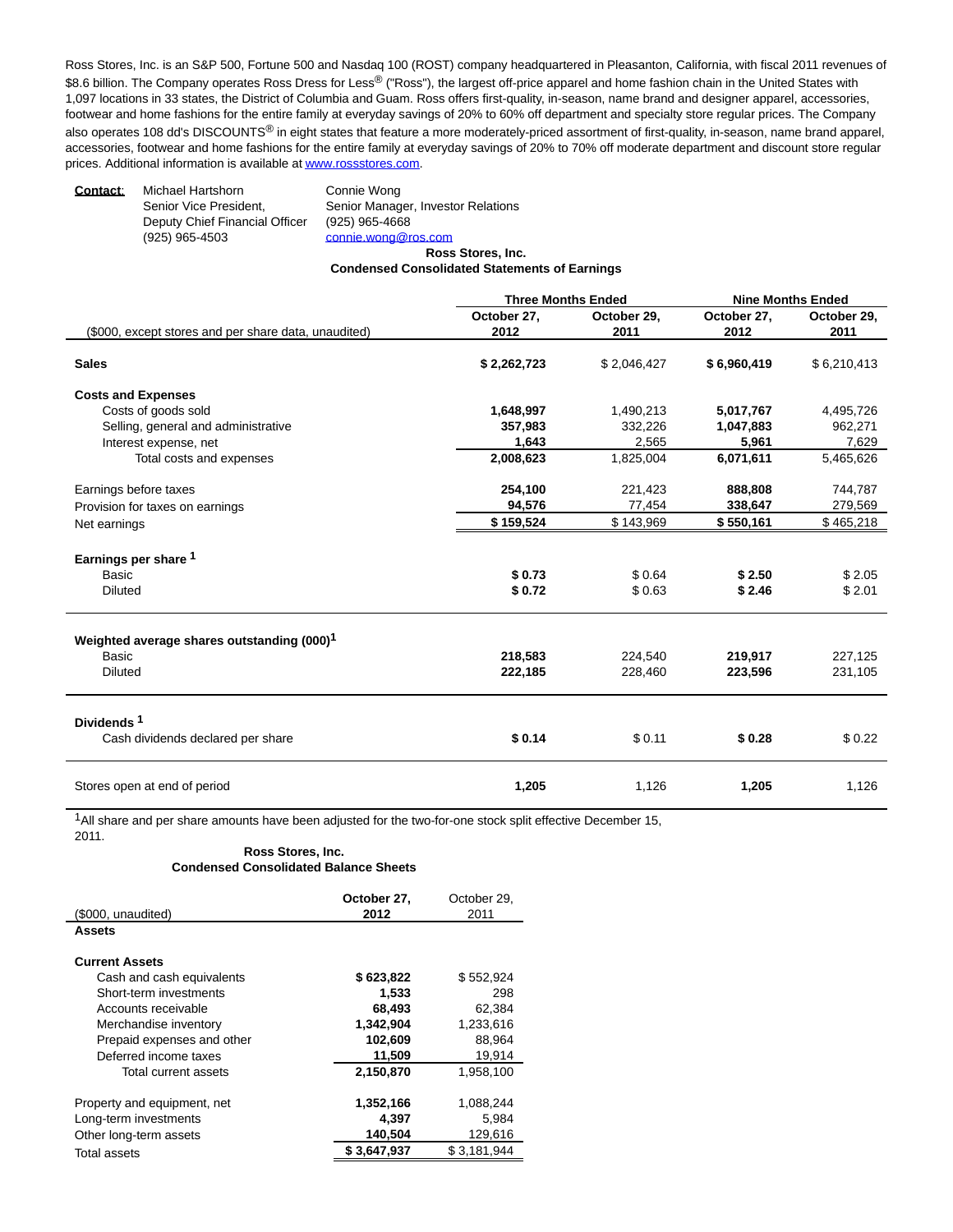# **Liabilities and Stockholders' Equity**

| <b>Current Liabilities</b>                 |             |             |
|--------------------------------------------|-------------|-------------|
| Accounts payable                           | \$886,629   | \$759.708   |
| Accrued expenses and other                 | 352,484     | 290.498     |
| Accrued payroll and benefits               | 227,475     | 217,238     |
| Income taxes payable                       |             | 1,628       |
| <b>Total current liabilities</b>           | 1,466,588   | 1,269,072   |
| Long-term debt                             | 150,000     | 150,000     |
| Other long-term liabilities                | 223,477     | 204,105     |
| Deferred income taxes                      | 110,137     | 111,516     |
| Commitments and contingencies              |             |             |
| <b>Stockholders' Equity</b>                | 1,697,735   | 1,447,251   |
| Total liabilities and stockholders' equity | \$3,647,937 | \$3,181,944 |
|                                            |             |             |

# **Ross Stores, Inc.**

**Condensed Consolidated Statements of Cash Flows**

|                                                   | <b>Nine Months Ended</b> |             |
|---------------------------------------------------|--------------------------|-------------|
|                                                   | October 27,              | October 29, |
| (\$000, unaudited)                                | 2012                     | 2011        |
|                                                   |                          |             |
| <b>Cash Flows From Operating Activities</b>       |                          |             |
| Net earnings                                      | \$550,161                | \$465,218   |
| Adjustments to reconcile net earnings to net cash |                          |             |
| provided by operating activities:                 |                          |             |
| Depreciation and amortization                     | 133,824                  | 117,337     |
| Stock-based compensation                          | 37,380                   | 30,411      |
| Deferred income taxes                             | (4,294)                  | 10,402      |
| Tax benefit from equity issuance                  | 27,714                   | 14,073      |
| Excess tax benefit from stock-based compensation  | (26, 997)                | (13, 362)   |
| Change in assets and liabilities:                 |                          |             |
| Merchandise inventory                             | (212, 834)               | (146, 699)  |
| Other current assets                              | (32, 340)                | (24, 145)   |
| Accounts payable                                  | 156,763                  | 18,227      |
| Other current liabilities                         | 6,628                    | (65, 961)   |
| Other long-term, net                              | 10,265                   | 8,190       |
| Net cash provided by operating activities         | 646,270                  | 413,691     |
|                                                   |                          |             |
| <b>Cash Flows From Investing Activities</b>       |                          |             |
| Additions to property and equipment               | (255, 332)               | (231, 349)  |
| Increase in restricted cash and investments       | (2,012)                  | (66, 505)   |
| Purchases of investments                          | (424)                    |             |
| Proceeds from investments                         | 809                      | 10,965      |
| Net cash used in investing activities             | (256, 959)               | (286, 889)  |
|                                                   |                          |             |
| <b>Cash Flows From Financing Activities</b>       |                          |             |
| Excess tax benefit from stock-based compensation  | 26,997                   | 13,362      |
| Issuance of common stock related to stock plans   | 15,317                   | 14,060      |
| Treasury stock purchased                          | (28, 727)                | (15, 502)   |
| Repurchase of common stock                        | (334, 357)               | (342, 733)  |
| Dividends paid                                    | (94, 554)                | (76, 989)   |
| Net cash used in financing activities             | (415, 324)               | (407,802)   |
| Net decrease in cash and cash equivalents         | (26, 013)                | (281,000)   |
|                                                   |                          |             |
| Cash and cash equivalents:                        | 649,835                  | 833,924     |
| Beginning of period                               |                          |             |
| End of period                                     | \$623,822                | \$552,924   |
| <b>Supplemental Cash Flow Disclosures</b>         |                          |             |
| Interest paid                                     | \$4,834                  | \$4,834     |
| Income taxes paid                                 | \$344,686                | \$300,824   |
|                                                   |                          |             |
| <b>Non-Cash Investing Activities</b>              |                          |             |
| Increase in fair value of investment securities   | \$14                     | \$72        |